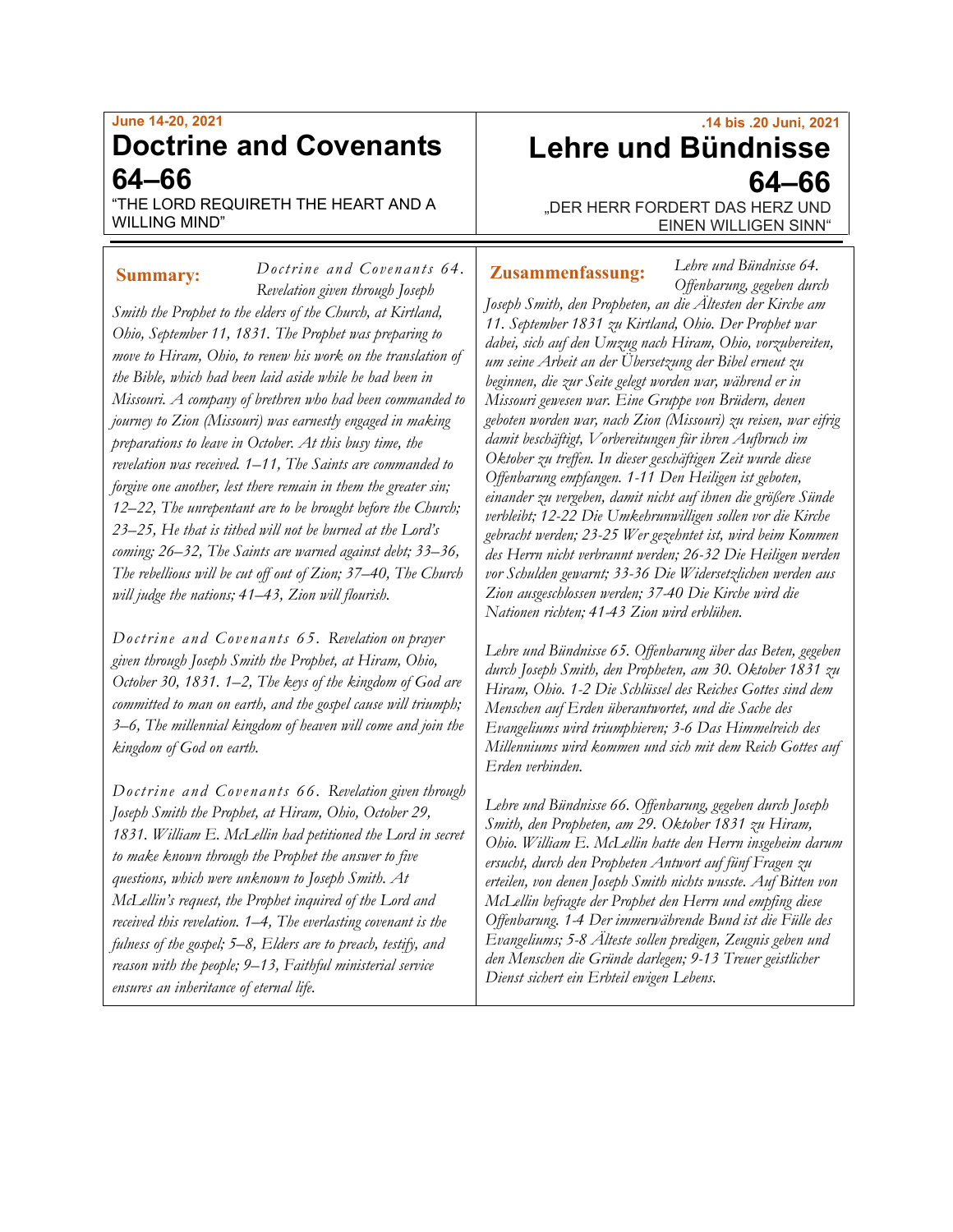### **Supplemental Jewish and Holy Land Insights**

### **What gifts did Joseph Smith posess to create a better translation of the Bible?**

A tool or gift of spirit used by ancient and modern prophets is the *Urim* and *Thummim*. "The exact meaning of the words *'Urim'* and *'Thummim'* have puzzled scholars over the generations. Both in the Greek and Latin translations of the Bible they were rendered as 'revelation and truth' or 'teaching and truth' and this understanding gave rise to the incorporation of the Hebrew words *Urim ve-Thummim* on the official seal of Yale University in New Haven, Connecticut." **(Encyclopedia Judaica Jr.)** According to the late John Tvedtnes, then, Senior Researcher at FARMS (BYU), the words *Urim* and *Thummim* may come from Egyptian words similar to "*RMMM*" and "*TMMM*," one meaning yes or act upon it (positive), the other a more negative meaning (leave it alone). A better understanding of the eternal ordinances became apparent with the use of the heavenly tools, *Urim* and *Thummim*. "The Inspired Version of the Bible, the Book of Moses being a part thereof contains ample evidence of the practice of baptism in Old Testament times. The part of the Book of Mormon of the pre-Christian Era contains some of the best information we have relative to this eternal law." **(Bruce R. McConkie, Mormon Doctrine, Pg.71)** "That temples and temple ordinances are essential to the (true) faith. Malachi predicted the coming of the Lord suddenly to his temple, in the day of vengeance, in the latter times, as a refiner and purifier. Ezekiel predicted the building of a temple in Jerusalem which will be used for ordinance work after the gathering of Israel from their long dispersion and when they are cleansed from their transgressions. John the Revelator saw the day when, after the earth is sanctified and

## **Ergänzende Jüdische und Heilige Land Einsichte**

**Welche Gaben besaß Joseph Smith, um eine bessere Übersetzung der Bibel zu schaffen?** Ein Werkzeug oder eine

Gabe des Geistes, die von alten und modernen Propheten benutzt wird, sind die *Urim* und *Thummim*. "Die genaue Bedeutung der Wörter "*Urim* "und" "*Thummim"* hat die Gelehrten über die Generationen hinweg verwirrt. Sowohl in der griechischen als auch in der lateinischen Übersetzung der Bibel wurden sie als "Offenbarung und Wahrheit" oder "Lehre und Wahrheit" wiedergegeben, und dieses Verständnis führte zur Aufnahme der hebräischen Wörter *Urim ve-Thummim* in das offizielle Siegel der Yale University in New Haven, Connecticut." **(Enzyklopädie Judaica Jr.)** Laut dem verstorbenen John Tvedtnes, Senior Researcher bei FARMS (BYU), können die Wörter *Urim* und *Thummim* von ägyptischen Wörtern stammen, die "RMMM" und "*TMMM*" ähnlich sind, wobei eines "Ja" bedeutet oder darauf einwirkt (positiv), der andere eine negativere Bedeutung (lass es in Ruhe). Ein besseres Verständnis der ewigen Verordnungen wurde durch die Verwendung der himmlischen Werkzeuge *Urim* und **Thummim deutlich. "Die inspirierte Version der** Bibel, deren Teil das Buch Mose ist, enthält zahlreiche Beweise für die Praxis der Taufe in der Zeit des Alten Testaments. Der Teil des Buches Mormon der vorchristlichen Ära enthält einige der besten Informationen, die wir in Bezug auf dieses ewige Gesetz haben." **(Bruce**  R. McConkie, Mormon Doctrine, S. 71) "Dass Tempel und Tempelverordnungen für den (wahren) Glauben wesentlich sind. Maleachi sagte voraus, dass der Herr am Tag der Rache plötzlich in seinen Tempel kommen würde, in letzter Zeit als Raffinierer und Reiniger. Hesekiel sagte den Bau eines Tempels in Jerusalem voraus, der nach der Versammlung Israels aus ihrer langen Zerstreuung und wenn sie von ihren Übertretungen gereinigt werden, für die Ordnungsarbeit verwendet werden soll. Johannes der Offenbarer sah den Tag, an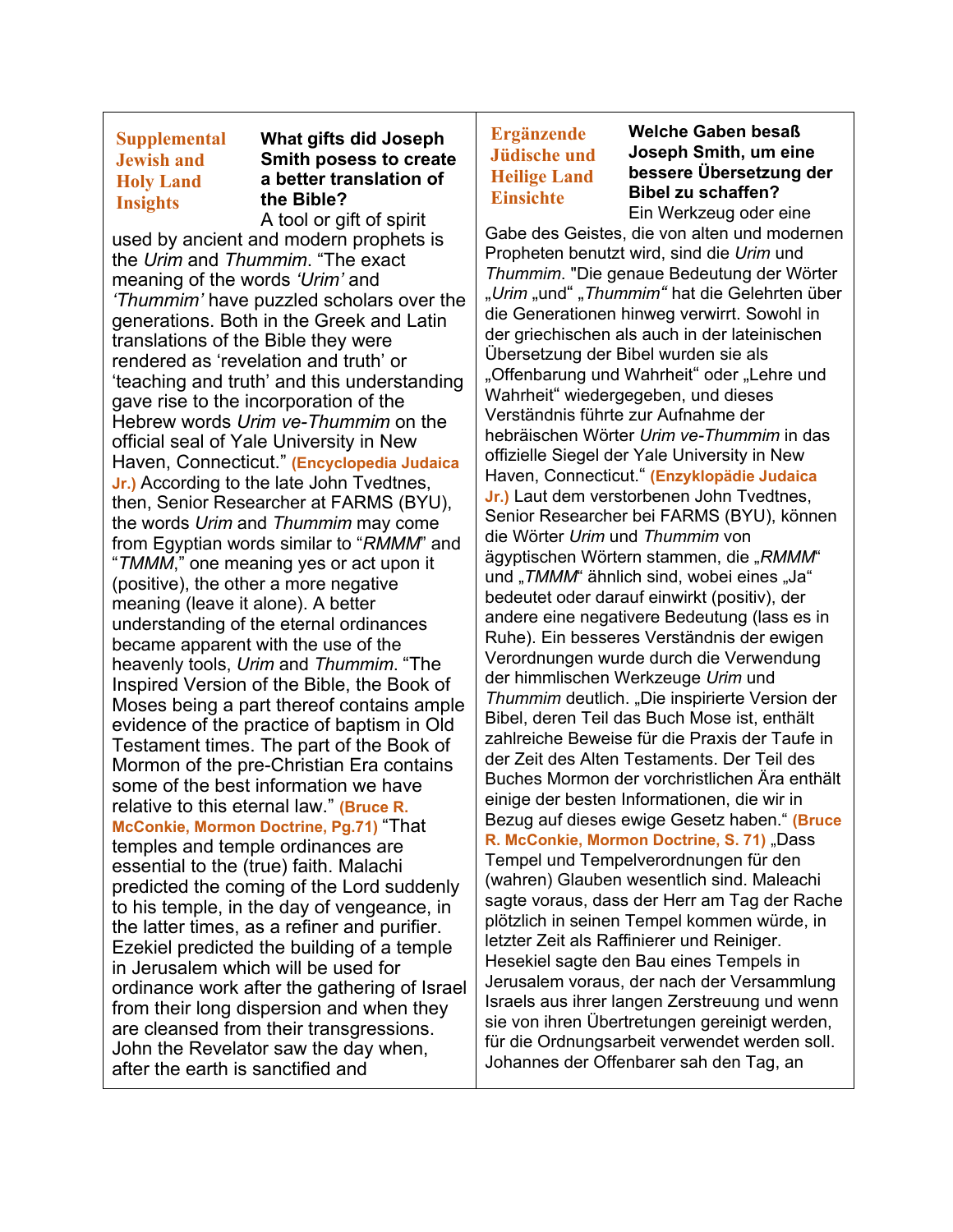| celestialized, the presence of the Father<br>and the Son in the New Jerusalem would<br>take the place of the temple, for the whole<br>city, due to their presence, would become a<br>temple." (Doctrines of Salvation Joseph<br><b>Fielding Smith Vol.2, Pg.244)</b>                                                                                                                                                                                                                                                                                                                                                                                                                                                                                                                                                                                                                                                                                                                                                                                   | dem, nachdem die Erde geheiligt und<br>himmlisch gemacht worden war, die<br>Gegenwart des Vaters und des Sohnes im<br>neuen Jerusalem den Platz des Tempels<br>einnehmen würde, denn die ganze Stadt würde<br>aufgrund ihrer Gegenwart ein Tempel werden."<br>(Heilslehren Joseph Fielding Smith Vol.2, S.244)                                                                                                                                                                                                                                                                                                                                                                                                                                                                                                                                                                                                                                                                                                                                                                                    |
|--------------------------------------------------------------------------------------------------------------------------------------------------------------------------------------------------------------------------------------------------------------------------------------------------------------------------------------------------------------------------------------------------------------------------------------------------------------------------------------------------------------------------------------------------------------------------------------------------------------------------------------------------------------------------------------------------------------------------------------------------------------------------------------------------------------------------------------------------------------------------------------------------------------------------------------------------------------------------------------------------------------------------------------------------------|---------------------------------------------------------------------------------------------------------------------------------------------------------------------------------------------------------------------------------------------------------------------------------------------------------------------------------------------------------------------------------------------------------------------------------------------------------------------------------------------------------------------------------------------------------------------------------------------------------------------------------------------------------------------------------------------------------------------------------------------------------------------------------------------------------------------------------------------------------------------------------------------------------------------------------------------------------------------------------------------------------------------------------------------------------------------------------------------------|
| What is meant by the term "mysteries?"<br>The center point of Nephi's instruction<br>(1 Nephi 1:1-2) is the gift he acknowledges,<br>the knowledge of mysteries. A synonym for<br>mysteries is the subtle understanding" of<br>God's word. This is available through the<br>Gift of the Holy Ghost. "For he that diligently<br>seeketh shall find; and the mysteries of God<br>shall be unfolded unto them, by the power of<br>the Holy Ghost, as well in these times as in<br>times of old, and as well in times of old as in<br>times to come; wherefore, the course of the<br>Lord is one eternal round." (1 Nephi 10:19)                                                                                                                                                                                                                                                                                                                                                                                                                           | Was ist mit dem Begriff "Geheimnisse"<br>gemeint?<br>Der Mittelpunkt von Nephis Anweisungen<br>(1Nephi 1: 1-2) ist das Geschenk, das er<br>anerkennt, das Wissen um Geheimnisse. Ein<br>Synonym für Mysterien ist das subtile<br>Verständnis des Wortes Gottes. Dies ist durch<br>die Gabe des Heiligen Geistes möglich. "Denn<br>wer eifrig sucht, der wird finden; und die<br>Geheimnisse Gottes werden ihnen durch die<br>Macht des Heiligen Geistes entfaltet werden, in<br>dieser Zeit ebenso wie in alter Zeit, und in alter<br>Zeit ebenso wie in zukünftiger Zeit; denn die<br>Bahn des Herrn ist eine ewige Runde." (1 Nephi<br>10:19                                                                                                                                                                                                                                                                                                                                                                                                                                                    |
| How can I become forgiven as I forgive?<br>Reflecting the Savior's forgiveness in our<br>own lives, brings us to be more like Him.<br>Jewish tradition indicates that annually, a<br>scapegoat received the sins of the people as<br>they were recited and laid on the goat's<br>head. It was then tied with a red ribbon and<br>led out the "Gate of Mercy," also known by<br>the names, "Gate of Forgiveness" as well as<br>"Gate Beautiful." It was led into the<br>wilderness to "die on its own," "bearing the<br>sins of the people." Forgiving is a gift that<br>binds us to the Savior; He gives mercy, He<br>forgives, it is beautiful! "And be ye kind one<br>to another, tenderhearted, forgiving one<br>another, even as God for Christ's sake hath<br>forgiven you." (Ephesians 4:32) "Now the<br>confessed offender is not left without hope,<br>for he can obtain forgiveness by following<br>the course outlined, and by forsaking sins<br>comparable to that committed, as well as all<br>other sin, and living before the Church and | Wie kann ich vergeben werden, wenn ich<br>vergebe?<br>Wenn wir die Vergebung des Erretters in<br>unserem eigenen Leben widerspiegeln, werden<br>wir ihm ähnlicher. Die jüdische Tradition<br>besagt, dass ein Sündenbock jedes Jahr die<br>Sünden der Menschen empfing, als sie rezitiert<br>und auf den Kopf der Ziege gelegt wurden. Es<br>wurde dann mit einem roten Band gebunden<br>und führte durch das "Tor der Barmherzigkeit",<br>auch bekannt unter den Namen "Tor der<br>Vergebung" "sowie "schönes Tor". Es wurde in<br>die Wildnis geführt, um "allein zu sterben" und<br>"die Sünden des Volkes zu tragen". Vergeben<br>ist ein Geschenk, das uns an den Erretter<br>bindet. Er isst Barmherzig, Er vergibt, es ist<br>schön! "Seid gütig zueinander, seid<br>barmherzig, vergebt einander, weil auch Gott<br>euch durch Christus vergeben hat." (Epheser<br>4:32) "Jetzt bleibt der gestandene Täter nicht<br>ohne Hoffnung, denn er kann Vergebung<br>erlangen, indem er dem beschriebenen Kurs<br>folgt und Sünden aufgibt, die mit den<br>begangenen sowie allen anderen Sünden |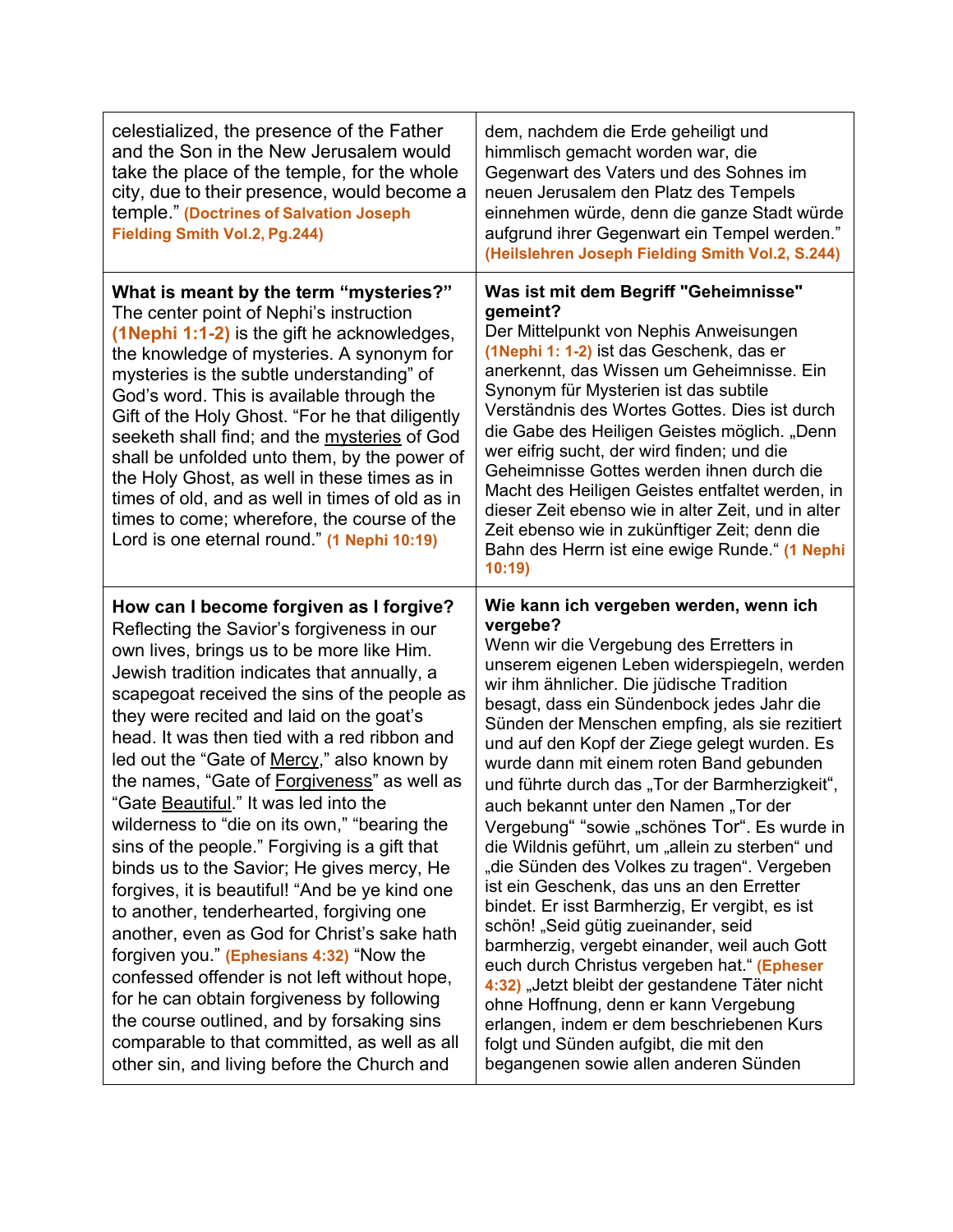| the Lord in such manner as to win<br>approbation of both. The offender who has<br>brought stigma and affront to the ward, the<br>stake or the mission should seek the<br>forgiveness of those he has thus offended.<br>That may be had at times through the<br>presiding authorities of the various divisions<br>of the Church. At other times it may be<br>appropriate and quite necessary to make<br>amends for public offenses and seek<br>forgiveness before organizations of the<br>people. The Judges of Israel will determine<br>this matter. (Conf. Rep., Apr., 1954, pp. 10-13.)"<br>(Bruce R. McConkie, Doctrinal New Testament<br>Commentary, Vol.3, p.278)                                                                                                                                                                                                                                                                                                                                                                                                                                                                                                                                                                                                                    | vergleichbar sind, und vor der Kirche und der<br>Kirche lebt der Herr in der Weise, dass die<br>Zustimmung von beiden gewonnen wird. Der<br>Täter, der Stigmatisierung und Beleidigung auf<br>die Station, den Pfahl oder die Mission<br>gebracht hat, sollte die Vergebung derer<br>suchen, die er auf diese Weise beleidigt hat.<br>Dies kann zuweilen durch die Vorsitzenden der<br>verschiedenen Abteilungen der Kirche<br>geschehen. In anderen Fällen kann es<br>angebracht und durchaus notwendig sein,<br>öffentliche Straftaten wiedergutzumachen und<br>vor Organisationen des Volkes um Vergebung<br>zu bitten. Die Richter Israels werden diese<br>Angelegenheit bestimmen. (Conf. Rep., April<br>1954, S. 10-13.)" (Bruce R. McConkie, Doctrinal<br><b>New Testament Commentary, Vol.3, S.278)</b>                                                                                                                                                                                                                                                                                                                                                                                                                                                                                                                                                                                                                         |
|-------------------------------------------------------------------------------------------------------------------------------------------------------------------------------------------------------------------------------------------------------------------------------------------------------------------------------------------------------------------------------------------------------------------------------------------------------------------------------------------------------------------------------------------------------------------------------------------------------------------------------------------------------------------------------------------------------------------------------------------------------------------------------------------------------------------------------------------------------------------------------------------------------------------------------------------------------------------------------------------------------------------------------------------------------------------------------------------------------------------------------------------------------------------------------------------------------------------------------------------------------------------------------------------|-----------------------------------------------------------------------------------------------------------------------------------------------------------------------------------------------------------------------------------------------------------------------------------------------------------------------------------------------------------------------------------------------------------------------------------------------------------------------------------------------------------------------------------------------------------------------------------------------------------------------------------------------------------------------------------------------------------------------------------------------------------------------------------------------------------------------------------------------------------------------------------------------------------------------------------------------------------------------------------------------------------------------------------------------------------------------------------------------------------------------------------------------------------------------------------------------------------------------------------------------------------------------------------------------------------------------------------------------------------------------------------------------------------------------------------------|
| How can I sense tithing as a blessing,<br>more than an obligation?<br>The Law of Tithing was given as a part of<br>the plan to teach, by means of serving each<br>other, how to develop a total commitment to<br>serving Him. When discussing tithes and<br>offerings, consider that God's math is<br>different to man's math. Man will think that<br>100% goes farther than 90%. Yet God's<br>instruction is to bring the tithes, 10%, to him<br>and that the remaining 90% will go farther<br>than the 100% could. Tithing is an eternal<br>principle, as related in the Bible, "And<br>Melchizedek king of Salem brought forth<br>bread and wine: and he was the priest of the<br>most high God. And he blessed him, and<br>said, Blessed be Abram of the most high<br>God, possessor of heaven and earth: And<br>blessed be the most high God, which hath<br>delivered thine enemies into thy hand. And<br>he gave him tithes of all." (Genesis 14:18-20)<br>Tithes were part of the true order of things.<br>The Jewish view of tithing still has some<br>biblical meaning even though Jews do not<br>have a method or an organized way of<br>collecting and distributing tithes. Anciently,<br>the tithes were used to take care of the<br>Jerusalem Temple, the House of the Lord. | Wie kann ich den Zehnten als Segen, mehr<br>als als Verpflichtung empfinden?<br>Das Gesetz des Zehnten wurde als Teil des<br>Plans gegeben, um durch gegenseitiges<br>Dienen zu lehren, wie man eine totale<br>Verpflichtung entwickelt, ihm zu dienen.<br>Bedenken Sie bei der Erörterung des Zehnten<br>und der Opfergaben, dass sich Gottes<br>Mathematik von der Mathematik des Menschen<br>unterscheidet. Der Mensch wird denken, dass<br>100% weiter gehen als 90%. Gottes<br>Anweisung ist jedoch, den Zehnten zu 10% zu<br>ihm zu bringen und dass die restlichen 90%<br>weiter gehen als die 100%. Der Zehnte ist ein<br>ewiges Prinzip, wie es in der Bibel erwähnt<br>wird: "Melchisedek, der König von Salem,<br>brachte Brot und Wein heraus. Er war Priester<br>des Höchsten Gottes. Er segnete Abram und<br>sagte: Gesegnet sei Abram vom Höchsten<br>Gott, dem Schöpfer des Himmels und der<br>Erde, und gepriesen sei der Höchste Gott, der<br>deine Feinde an dich ausgeliefert hat. Darauf<br>gab ihm Abram den Zehnten von allem."<br>(Genesis 14: 18-20) Der Zehnte war Teil der<br>wahren Ordnung der Dinge. Die jüdische<br>Sichtweise des Zehnten hat immer noch eine<br>biblische Bedeutung, obwohl Juden weder eine<br>Methode noch eine organisierte Methode zum<br>Sammeln und Verteilen des Zehnten haben. Im<br>Altertum wurde der Zehnte verwendet, um den<br>Jerusalemer Tempel, das Haus des Herrn, zu |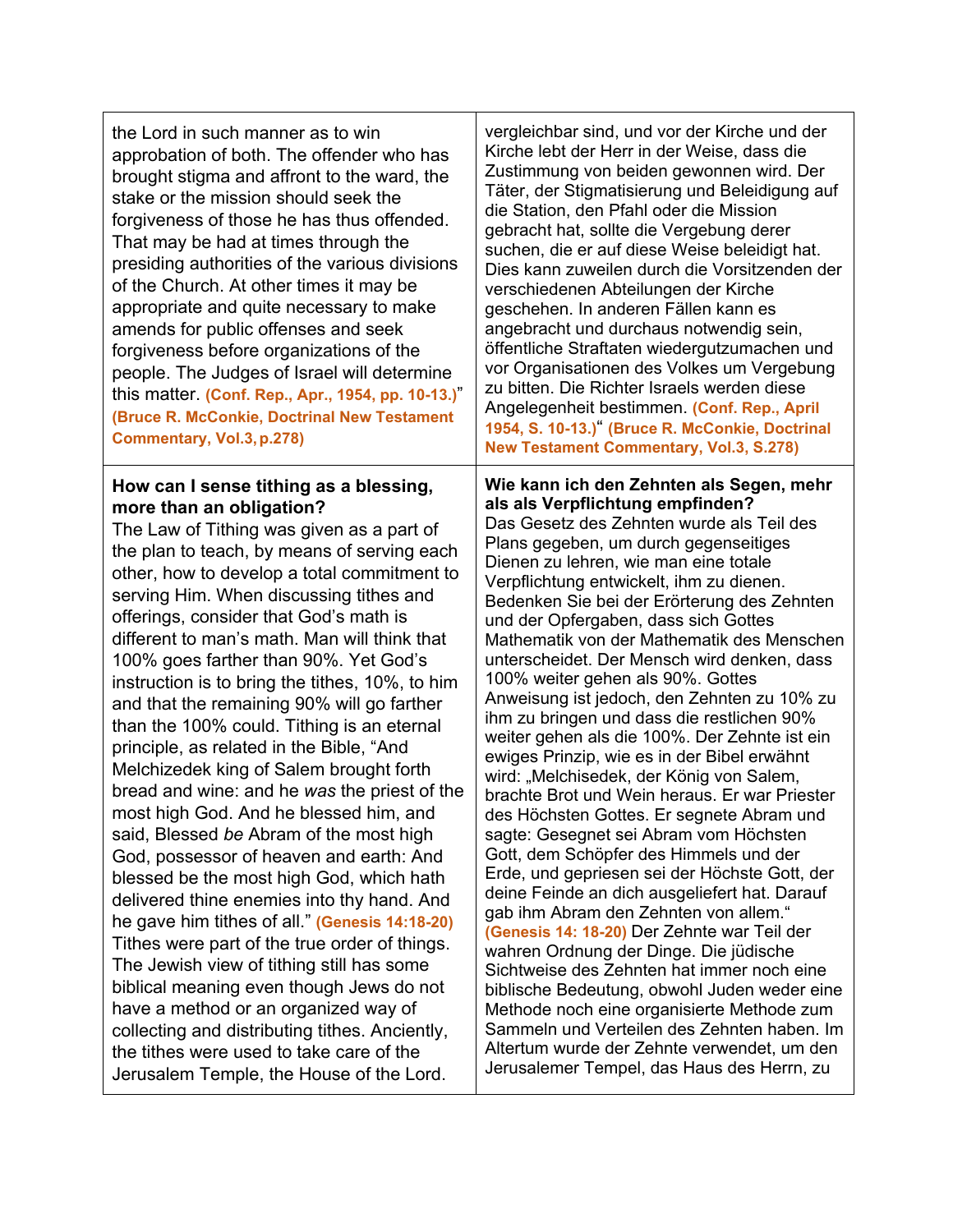| After it was destroyed, a memory of the last<br>temple was perpetuated and a hope for its<br>return was and still is constantly repeated.<br>The principle of tithes, however, has<br>diminished and now includes offerings for<br>the needy. To devout Jews, their<br>contributions and charity often amount to<br>their version of tithing. "After the exile from<br><i>Erez</i> Israel (land of Israel), pious people<br>became accustomed to give one-tenth of<br>their earnings to charity, although this 'tithe'<br>is of comparatively modern origin." "It is still<br>customary among Orthodox Jews to set<br>aside tithes from all produce of the Land of<br>Israel, and the produce marketed by Tnuva,<br>the large agricultural collective, is tithed at<br>source before it is sold. The <i>terumah</i> part is<br>either destroyed or used as fodder for<br>animals owned by priests; because they are<br>ritually unclean, the kohanim themselves<br>cannot eat it. The other tithes are distributed<br>to the poor and needy." (Encyclopedia<br>Judaica Jr.) | pflegen. Nach seiner Zerstörung wurde eine<br>Erinnerung an den letzten Tempel verewigt und<br>die Hoffnung auf seine Rückkehr wurde und<br>wird ständig wiederholt. Das Prinzip des<br>Zehnten hat sich jedoch verringert und umfasst<br>nun Opfergaben für Bedürftige. Für gläubige<br>Juden entsprechen ihre Beiträge und ihre<br>Nächstenliebe oft ihrer Version des Zehnten.<br>"Nach dem Exil aus Erez Israel (Land Israel)<br>gewöhnten sich fromme Menschen daran, ein<br>Zehntel ihres Einkommens für wohltätige<br>Zwecke zu verwenden, obwohl dieser "Zehnte"<br>vergleichsweise modernen Ursprungs ist."<br>"Unter orthodoxen Juden ist es immer noch<br>üblich, den Zehnten von allen Erzeugnissen<br>des Landes Israel beiseite zu legen, und die<br>Erzeugnisse, die von Tnuva, dem großen<br>landwirtschaftlichen Kollektiv, vermarktet<br>werden, werden vor dem Verkauf an der Quelle<br>mit dem Zehnten versehen. Der Terumah-Teil<br>wird entweder zerstört oder als Futter für Tiere<br>von Priestern verwendet. weil sie rituell unrein<br>sind, können die Kohanim es selbst nicht<br>essen. Der andere Zehnte wird an die Armen<br>und Bedürftigen verteilt." (Enzyklopädie Judaica<br>Jr.) |
|-----------------------------------------------------------------------------------------------------------------------------------------------------------------------------------------------------------------------------------------------------------------------------------------------------------------------------------------------------------------------------------------------------------------------------------------------------------------------------------------------------------------------------------------------------------------------------------------------------------------------------------------------------------------------------------------------------------------------------------------------------------------------------------------------------------------------------------------------------------------------------------------------------------------------------------------------------------------------------------------------------------------------------------------------------------------------------|---------------------------------------------------------------------------------------------------------------------------------------------------------------------------------------------------------------------------------------------------------------------------------------------------------------------------------------------------------------------------------------------------------------------------------------------------------------------------------------------------------------------------------------------------------------------------------------------------------------------------------------------------------------------------------------------------------------------------------------------------------------------------------------------------------------------------------------------------------------------------------------------------------------------------------------------------------------------------------------------------------------------------------------------------------------------------------------------------------------------------------------------------------------------------------------------------------------------|
| What was the Old Testament practice of<br>cancelling debt?<br>"In the Bible there are several laws<br>which are, in effect, a sort of tax for<br>the benefit of the poor. Among these<br>are leket, shikhhah and pe'ah,<br>according to which the farmer could<br>not pick up the ears of corn that had<br>fallen during the harvest, or go back<br>for forgotten sheaves or reap into the<br>corners of the field. All these he was<br>required to leave for the poor. Every<br>third year the farmer was also required<br>to put aside a special tithe for the<br>needy. The institution of the<br>Sabbatical Year and Jubilee was in<br>order 'that the poor of your people<br>may eat' as well as to cancel debts.<br>The Torah also insists that the needy<br>be remembered when the Festivals<br>are celebrated, e.g., 'You shall rejoice<br>before the Lord your God, with your                                                                                                                                                                                      | Was war die alttestamentliche Praxis,<br>Schulden abzubauen?<br>"In der Bibel gibt es mehrere Gesetze, die<br>praktisch eine Art Steuer zum Wohle der<br>Armen darstellen. Unter diesen sind Leket,<br>Shikhhah und Pe'ah, wonach der Bauer die<br>während der Ernte gefallenen Ähren nicht<br>aufheben oder für vergessene Garben<br>zurückkehren oder in die Ecken des Feldes<br>ernten konnte. All dies musste er für die Armen<br>verlassen. Alle drei Jahre musste der Landwirt<br>auch einen besonderen Zehnten für Bedürftige<br>beiseite legen. Die Einrichtung des<br>Sabbatjahres und des Jubiläums war, um<br>"dass die Armen Ihres Volkes essen können"<br>und um Schulden abzubauen. Die Tora besteht<br>auch darauf, dass die Bedürftigen in<br>Erinnerung bleiben, wenn die Feste gefeiert<br>werden, z. B. "Du sollst dich vor dem Herrn,<br>deinem Gott, freuen, mit deinem Sohn und                                                                                                                                                                                                                                                                                                               |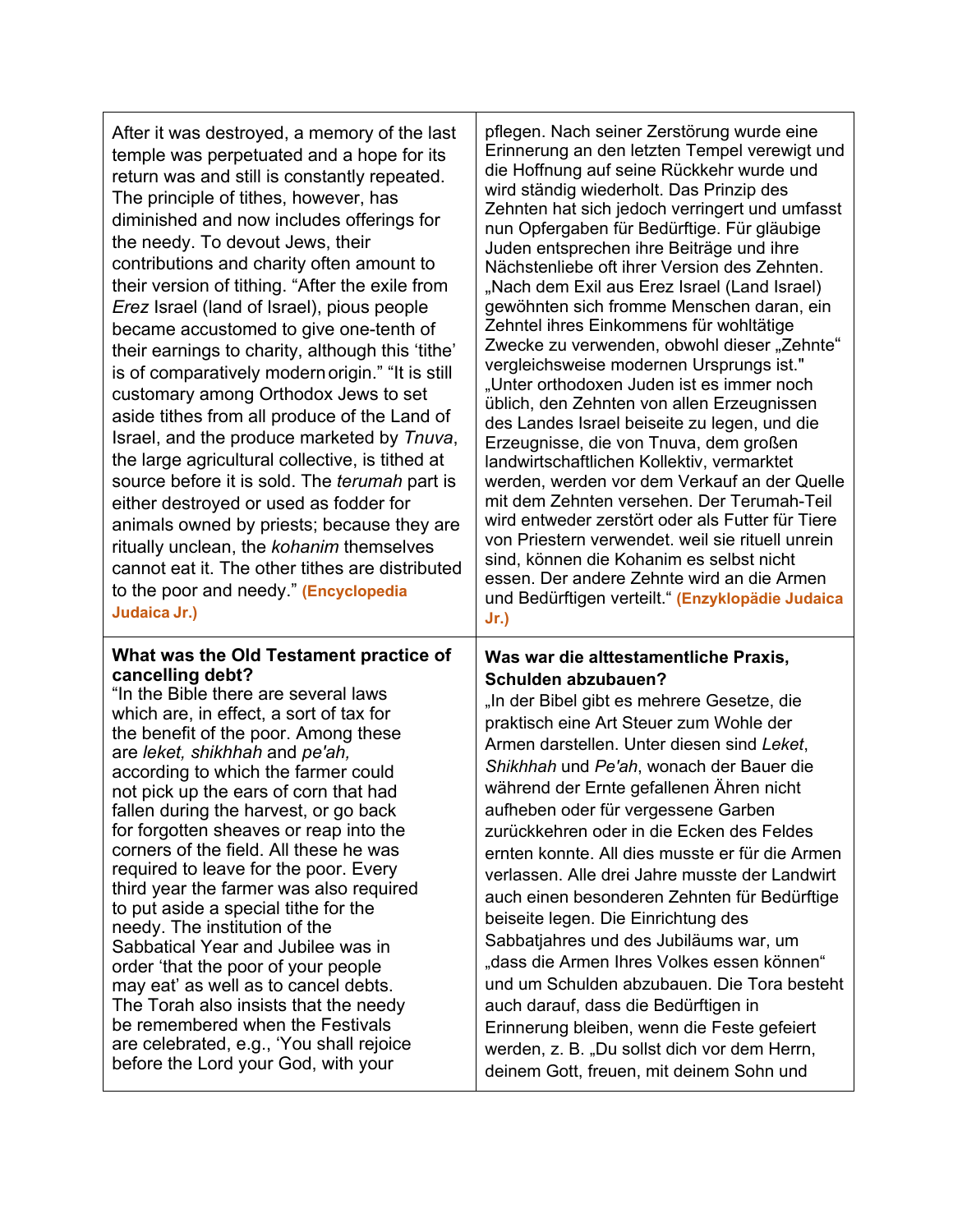| son and daughter, your male and<br>female slave, the Levite in your<br>communities, and the stranger, the<br>fatherless and the widow in your<br>midst (Deuteronomy 16:11) The Bible<br>expects Israel to be aware of the<br>needs of the poor and the stranger<br>because Israel itself had experienced<br>this situation in Egypt." (Encyclopedia<br>Judaica Jr.)                                                                                                                                                                                                                                                                                                                                                                                                                                                                                                                                                                                                                                                                                                                                                                                                                                                                                                                                                                                                                                                                                                                                                                                                                                                                                                                         | deiner Tochter, deinem männlichen und<br>weiblichen Sklaven, dem Leviten in deinen<br>Gemeinden und dem Fremden, dem vaterlos<br>und die Witwe in deiner Mitte." (5. Mose 16, 11)<br>Die Bibel erwartet, dass Israel sich der<br>Bedürfnisse der Armen und Fremden bewusst<br>ist, weil Israel selbst diese Situation in Ägypten<br>erlebt hat." (Enzyklopädie Judaica Jr.)                                                                                                                                                                                                                                                                                                                                                                                                                                                                                                                                                                                                                                                                                                                                                                                                                                                                                                                                                                                                                                                                                                                                                                                                                                                                                                                                                                                                                                          |
|---------------------------------------------------------------------------------------------------------------------------------------------------------------------------------------------------------------------------------------------------------------------------------------------------------------------------------------------------------------------------------------------------------------------------------------------------------------------------------------------------------------------------------------------------------------------------------------------------------------------------------------------------------------------------------------------------------------------------------------------------------------------------------------------------------------------------------------------------------------------------------------------------------------------------------------------------------------------------------------------------------------------------------------------------------------------------------------------------------------------------------------------------------------------------------------------------------------------------------------------------------------------------------------------------------------------------------------------------------------------------------------------------------------------------------------------------------------------------------------------------------------------------------------------------------------------------------------------------------------------------------------------------------------------------------------------|----------------------------------------------------------------------------------------------------------------------------------------------------------------------------------------------------------------------------------------------------------------------------------------------------------------------------------------------------------------------------------------------------------------------------------------------------------------------------------------------------------------------------------------------------------------------------------------------------------------------------------------------------------------------------------------------------------------------------------------------------------------------------------------------------------------------------------------------------------------------------------------------------------------------------------------------------------------------------------------------------------------------------------------------------------------------------------------------------------------------------------------------------------------------------------------------------------------------------------------------------------------------------------------------------------------------------------------------------------------------------------------------------------------------------------------------------------------------------------------------------------------------------------------------------------------------------------------------------------------------------------------------------------------------------------------------------------------------------------------------------------------------------------------------------------------------|
| Where are the Keys of the Kingdom?<br>"I say to the Latter-day Saints the keys of the<br>kingdom of God are here, and they are<br>going to stay here, too, until the coming of<br>the Son of Man. Let all Israel understand<br>that. They may not rest upon my head but a<br>short time, but they will then rest on the<br>head of another Apostle, and another after<br>him, and so continue until the coming of the<br>Lord Jesus Christ in the clouds of heaven to<br>"reward every man according to the deeds<br>done in the body" (Wilford Woodruff (1807-98)<br>History of the Church, 1:245). As discussed in<br>the previous supplemental insight, Peter,<br>witnessed by James and John, received the<br>keys as God said, "And I will give unto thee<br>the keys of the kingdom of heaven: and<br>whatsoever thou shalt bind on earth shall be<br>bound in heaven: and whatsoever thou shalt<br>loose on earth shall be loosed in heaven."<br>(Matthew 16:14-19) To this present day, Jews<br>pray for the return of the "Keys of the<br>Kingdom." "If one fails to mention 'covenant'<br>[i.e., the phrase 'for Thy covenant which<br>Thou has sealed in our flesh'] in the Blessing<br>for the Land or 'the kingdom of the House of<br>David' in the blessing 'who rebuildest<br>Jerusalem' [both in the Grace after Meals], it<br>must be repeated correctly." (Encyclopedia<br>Judaica, 2 <sup>nd</sup> Edition, P 225) "The main theme of<br>the prayer (Aleinu) is the kingdom of God. In<br>the first part, God is praised for having<br>singled out the people of Israel from other<br>nations, for Israel worships the One God<br>while others worship idols. The second | Wo sind die Schlüssel des Königreichs?<br>"Ich sage den Heiligen der Letzten Tage, dass<br>die Schlüssel des Reiches Gottes hier sind,<br>und sie werden auch hier bleiben, bis der<br>Menschensohn kommt. Lass ganz Israel das<br>verstehen. Sie mögen nicht auf meinem Kopf<br>ruhen, sondern nur auf einer kurzen Zeit, aber<br>sie werden dann auf dem Kopf eines anderen<br>Apostels und eines anderen nach ihm ruhen<br>und so weitermachen, bis der Herr Jesus<br>Christus in den Wolken des Himmels kommt,<br>um "jeden Menschen zu belohnen nach den<br>Taten im Körper." (Wilford Woodruff (1807-98)<br>History of the Church, 1: 245). Wie in der<br>vorherigen ergänzenden Einsicht besprochen,<br>erhielt Petrus, der von Jakobus und Johannes<br>bezeugt wurde, die Schlüssel, wie Gott sagte:<br>"Ich werde dir die Schlüssel des Himmelreichs<br>geben; was du auf Erden binden wirst, das wird<br>auch im Himmel gebunden sein, und was du<br>auf Erden lösen wirst, das wird auch im<br>Himmel gelöst sein." (Matthäus 16: 14-19) Bis<br>heute beten Juden für die Rückkehr der<br>"Schlüssel des Königreichs". "Wenn man im<br>Segen für das Land oder im Königreich des<br>Hauses David im Segen, der Jerusalem wieder<br>aufbaut, nicht den Bund [dh den Ausdruck, für<br>deinen Bund, den du in unserem Fleisch<br>versiegelt hast] erwähnt [beide in der Gnade<br>nach den Mahlzeiten], muss es richtig<br>wiederholt werden." (Enzyklopädie Judaica, 2.<br>Auflage, S. 225) "Das Hauptthema des Gebets<br>(Aleinu) ist das Reich Gottes. Im ersten Teil<br>wird Gott dafür gelobt, dass er das Volk Israel<br>aus anderen Nationen herausgegriffen hat,<br>denn Israel verehrt den einen Gott, während<br>andere Götzen verehren. Der zweite Absatz<br>drückt die brennende Hoffnung auf das |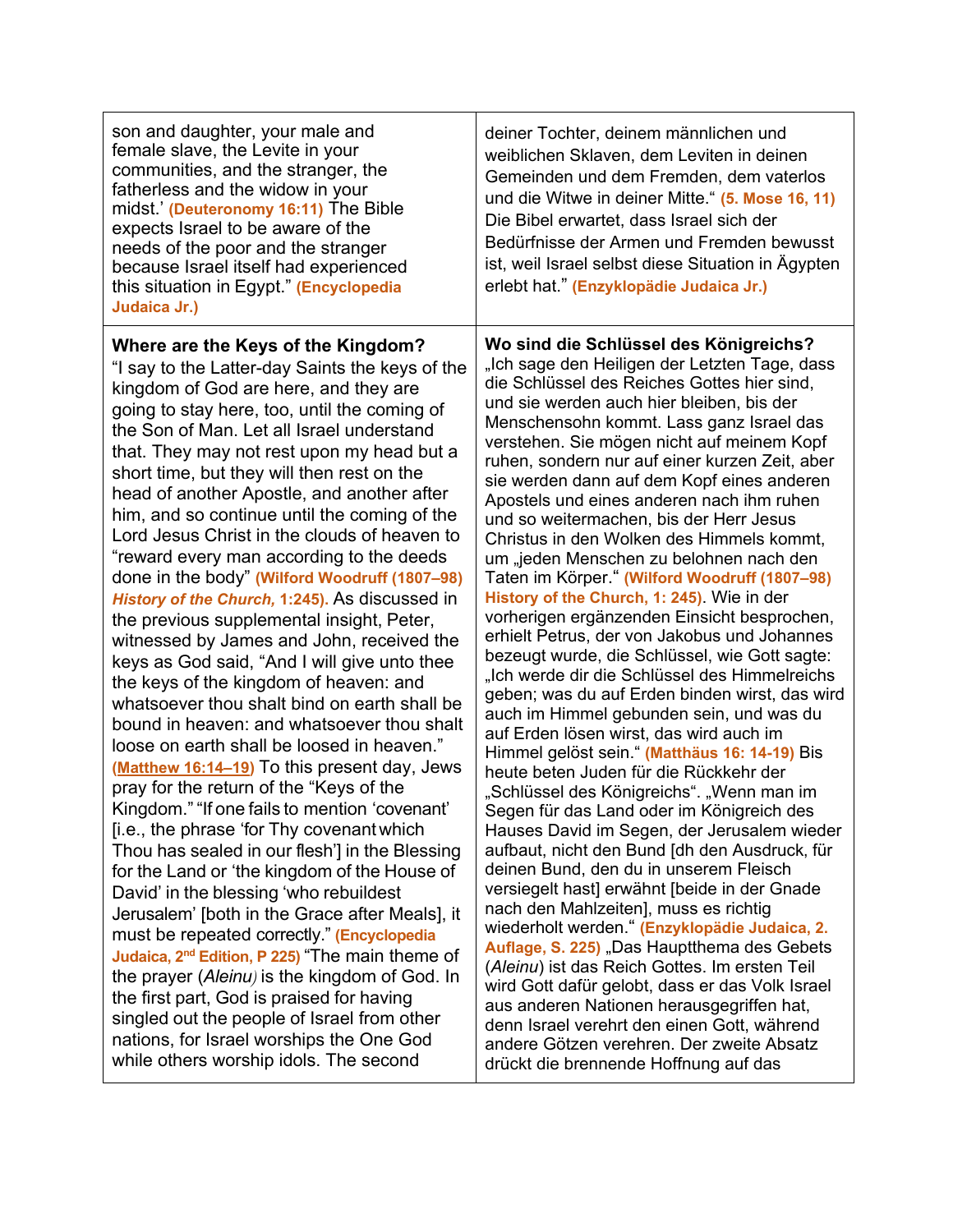| paragraph expresses the fervent hope for                                                                                                                                                                                                                                                                                                                                                                                                                                                                                                                                                                                                                                                                                                                                                                                                                                                                                                                                                                                                                                                                                                                                                                                                                                                                                                                                                                                                                                | Kommen des Reiches Gottes und das                                                                                                                                                                                                                                                                                                                                                                                                                                                                                                                                                                                                                                                                                                                                                                                                                                                                                                                                                                                                                                                                                                                                                                                                                                                                                                                                                                                                                                                                                                                                                                   |
|-------------------------------------------------------------------------------------------------------------------------------------------------------------------------------------------------------------------------------------------------------------------------------------------------------------------------------------------------------------------------------------------------------------------------------------------------------------------------------------------------------------------------------------------------------------------------------------------------------------------------------------------------------------------------------------------------------------------------------------------------------------------------------------------------------------------------------------------------------------------------------------------------------------------------------------------------------------------------------------------------------------------------------------------------------------------------------------------------------------------------------------------------------------------------------------------------------------------------------------------------------------------------------------------------------------------------------------------------------------------------------------------------------------------------------------------------------------------------|-----------------------------------------------------------------------------------------------------------------------------------------------------------------------------------------------------------------------------------------------------------------------------------------------------------------------------------------------------------------------------------------------------------------------------------------------------------------------------------------------------------------------------------------------------------------------------------------------------------------------------------------------------------------------------------------------------------------------------------------------------------------------------------------------------------------------------------------------------------------------------------------------------------------------------------------------------------------------------------------------------------------------------------------------------------------------------------------------------------------------------------------------------------------------------------------------------------------------------------------------------------------------------------------------------------------------------------------------------------------------------------------------------------------------------------------------------------------------------------------------------------------------------------------------------------------------------------------------------|
| the coming of the kingdom of God, and the                                                                                                                                                                                                                                                                                                                                                                                                                                                                                                                                                                                                                                                                                                                                                                                                                                                                                                                                                                                                                                                                                                                                                                                                                                                                                                                                                                                                                               | universelle Ideal einer vereinten Menschheit                                                                                                                                                                                                                                                                                                                                                                                                                                                                                                                                                                                                                                                                                                                                                                                                                                                                                                                                                                                                                                                                                                                                                                                                                                                                                                                                                                                                                                                                                                                                                        |
| universal ideal of a united mankind which will                                                                                                                                                                                                                                                                                                                                                                                                                                                                                                                                                                                                                                                                                                                                                                                                                                                                                                                                                                                                                                                                                                                                                                                                                                                                                                                                                                                                                          | aus, die den einzig wahren Gott erkennen wird,                                                                                                                                                                                                                                                                                                                                                                                                                                                                                                                                                                                                                                                                                                                                                                                                                                                                                                                                                                                                                                                                                                                                                                                                                                                                                                                                                                                                                                                                                                                                                      |
| recognize the only true God, and of "a world                                                                                                                                                                                                                                                                                                                                                                                                                                                                                                                                                                                                                                                                                                                                                                                                                                                                                                                                                                                                                                                                                                                                                                                                                                                                                                                                                                                                                            | und einer "Welt, die unter dem Königsschiff des                                                                                                                                                                                                                                                                                                                                                                                                                                                                                                                                                                                                                                                                                                                                                                                                                                                                                                                                                                                                                                                                                                                                                                                                                                                                                                                                                                                                                                                                                                                                                     |
| perfected under the king-ship of the                                                                                                                                                                                                                                                                                                                                                                                                                                                                                                                                                                                                                                                                                                                                                                                                                                                                                                                                                                                                                                                                                                                                                                                                                                                                                                                                                                                                                                    | Allmächtigen vervollkommnet ist". Das                                                                                                                                                                                                                                                                                                                                                                                                                                                                                                                                                                                                                                                                                                                                                                                                                                                                                                                                                                                                                                                                                                                                                                                                                                                                                                                                                                                                                                                                                                                                                               |
| Almighty." The juxtaposition of the two                                                                                                                                                                                                                                                                                                                                                                                                                                                                                                                                                                                                                                                                                                                                                                                                                                                                                                                                                                                                                                                                                                                                                                                                                                                                                                                                                                                                                                 | Nebeneinander der beiden Absätze liefert eine                                                                                                                                                                                                                                                                                                                                                                                                                                                                                                                                                                                                                                                                                                                                                                                                                                                                                                                                                                                                                                                                                                                                                                                                                                                                                                                                                                                                                                                                                                                                                       |
| paragraphs provides a coherent theology                                                                                                                                                                                                                                                                                                                                                                                                                                                                                                                                                                                                                                                                                                                                                                                                                                                                                                                                                                                                                                                                                                                                                                                                                                                                                                                                                                                                                                 | kohärente Theologie, die die Idee eines                                                                                                                                                                                                                                                                                                                                                                                                                                                                                                                                                                                                                                                                                                                                                                                                                                                                                                                                                                                                                                                                                                                                                                                                                                                                                                                                                                                                                                                                                                                                                             |
| connecting the idea of a chosen people                                                                                                                                                                                                                                                                                                                                                                                                                                                                                                                                                                                                                                                                                                                                                                                                                                                                                                                                                                                                                                                                                                                                                                                                                                                                                                                                                                                                                                  | auserwählten Volkes (Israel) mit der                                                                                                                                                                                                                                                                                                                                                                                                                                                                                                                                                                                                                                                                                                                                                                                                                                                                                                                                                                                                                                                                                                                                                                                                                                                                                                                                                                                                                                                                                                                                                                |
| (Israel) with the challenge that such                                                                                                                                                                                                                                                                                                                                                                                                                                                                                                                                                                                                                                                                                                                                                                                                                                                                                                                                                                                                                                                                                                                                                                                                                                                                                                                                                                                                                                   | Herausforderung verbindet, die eine solche                                                                                                                                                                                                                                                                                                                                                                                                                                                                                                                                                                                                                                                                                                                                                                                                                                                                                                                                                                                                                                                                                                                                                                                                                                                                                                                                                                                                                                                                                                                                                          |
| distinctiveness has for its purpose, religious                                                                                                                                                                                                                                                                                                                                                                                                                                                                                                                                                                                                                                                                                                                                                                                                                                                                                                                                                                                                                                                                                                                                                                                                                                                                                                                                                                                                                          | Besonderheit für ihren Zweck, die                                                                                                                                                                                                                                                                                                                                                                                                                                                                                                                                                                                                                                                                                                                                                                                                                                                                                                                                                                                                                                                                                                                                                                                                                                                                                                                                                                                                                                                                                                                                                                   |
| union and the perfection of mankind under                                                                                                                                                                                                                                                                                                                                                                                                                                                                                                                                                                                                                                                                                                                                                                                                                                                                                                                                                                                                                                                                                                                                                                                                                                                                                                                                                                                                                               | Religionsunion und die Vollkommenheit der                                                                                                                                                                                                                                                                                                                                                                                                                                                                                                                                                                                                                                                                                                                                                                                                                                                                                                                                                                                                                                                                                                                                                                                                                                                                                                                                                                                                                                                                                                                                                           |
| the kingdom of God." (Encyclopedia Judaica,                                                                                                                                                                                                                                                                                                                                                                                                                                                                                                                                                                                                                                                                                                                                                                                                                                                                                                                                                                                                                                                                                                                                                                                                                                                                                                                                                                                                                             | Menschheit unter dem Reich Gottes hat."                                                                                                                                                                                                                                                                                                                                                                                                                                                                                                                                                                                                                                                                                                                                                                                                                                                                                                                                                                                                                                                                                                                                                                                                                                                                                                                                                                                                                                                                                                                                                             |
| 2 <sup>nd</sup> Edition, P 609)                                                                                                                                                                                                                                                                                                                                                                                                                                                                                                                                                                                                                                                                                                                                                                                                                                                                                                                                                                                                                                                                                                                                                                                                                                                                                                                                                                                                                                         | (Enzyklopädie Judaica, 2. Auflage, S. 609)                                                                                                                                                                                                                                                                                                                                                                                                                                                                                                                                                                                                                                                                                                                                                                                                                                                                                                                                                                                                                                                                                                                                                                                                                                                                                                                                                                                                                                                                                                                                                          |
| How ancient is the laying on of hands for<br>healing?<br>Sharing the gospel includes anointing and<br>healing. It is still a custom among religious<br>Jews to lay hands upon the sick and anoint<br>them with oil invoking a bracha, a blessing.<br>The word Messiah literally means "the<br>anointed one." Anointing includes the<br>practical and symbolic qualities of softening<br>and healing. "Anointing with oil is a very<br>ancient custom. It was done for both<br>practical and symbolic reasons. The<br>practical use was cosmetic, to soften and<br>protect the skin, as well as medicinal, to heal<br>various afflictions. Anointing also figured in<br>the coronation of the king, in the ordination<br>of Aaron and his sons as priests, and in the<br>purification of a person suffering from<br>leprosy. These anointings symbolized<br>the new rank and power given to the<br>anointed person and they evoked God's<br>blessing on him." "The anointing oil was holy<br>and made according to a special formula. It<br>could be used for no purposes other than<br>those outlined above. In the case of leprosy,<br>the oil used was not holy. According to the<br>Talmud, the anointing oil was compounded<br>only once in history --- by Moses, who made<br>enough to last for the whole period from the<br>anointing of Aaron until the residue was<br>hidden away by King Josiah. After that time,<br>no anointing took place." "In the case of | Wie alt ist das Handauflegen zur Heilung?<br>Das Evangelium zu teilen beinhaltet Salbung<br>und Heilung. Unter religiösen Juden ist es<br>immer noch Brauch, den Kranken die Hände<br>aufzulegen und sie mit Öl zu salben, das eine<br>Bracha, einen Segen, anruft. Das Wort<br>Messias bedeutet wörtlich "der Gesalbte." Die<br>Salbung umfasst die praktischen und<br>symbolischen Eigenschaften des Erweichens<br>und Heilens. "Die Salbung mit Öl ist ein sehr<br>alter Brauch. Es wurde sowohl aus praktischen<br>als auch aus symbolischen Gründen<br>durchgeführt. Die praktische Anwendung war<br>kosmetisch, um die Haut zu erweichen und zu<br>schützen, sowie medizinisch, um verschiedene<br>Beschwerden zu heilen. Die Salbung spielte<br>auch eine Rolle bei der Krönung des Königs,<br>bei der Ordination von Aaron und seinen<br>Söhnen als Priester und bei der Reinigung<br>einer an Lepra leidenden Person. Diese<br>Salbungen symbolisierte den neuen Rang<br>und die neue Macht, die dem Gesalbten<br>verliehen wurden, und sie riefen Gottes Segen<br>für ihn hervor." "Das Salböl war heilig und<br>wurde nach einer speziellen Formel hergestellt.<br>Es darf nur für die oben genannten Zwecke<br>verwendet werden. Im Falle von Lepra war das<br>verwendete Öl nicht heilig. Nach dem Talmud<br>wurde das Salböl nur einmal in der Geschichte<br>zusammengesetzt - von Moses, der genug<br>verdiente, um die gesamte Zeit von der<br>Salbung Aarons bis zur Verborgenheit des<br>Rückstands durch König Josiah zu überstehen.<br>Nach dieser Zeit fand keine Salbung mehr |